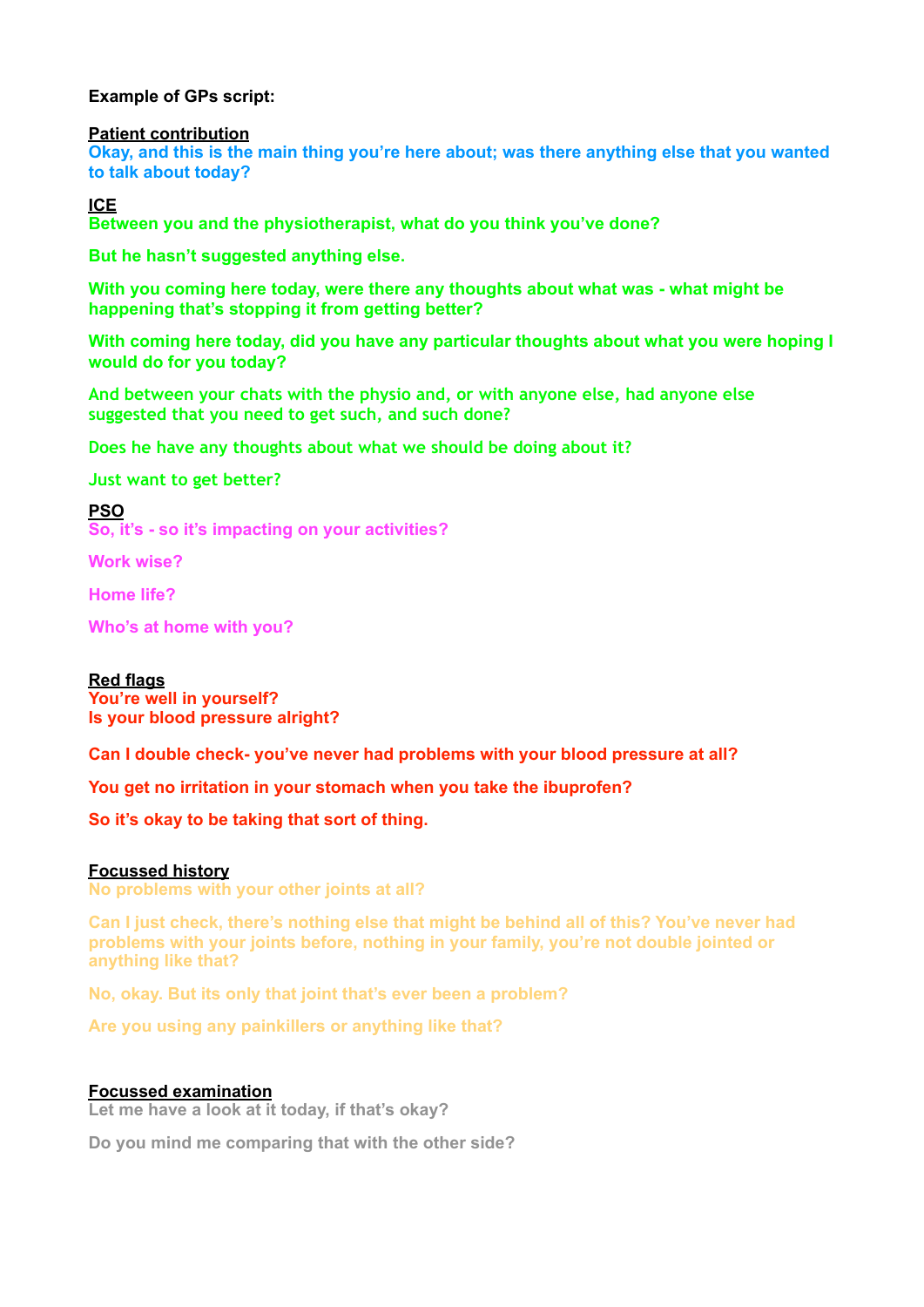**If you slip your shoes and socks off on both sides that would be really helpful. So, as I watched you when you were walking in, you walked in comfortably, with a normal walk and you're not limping at all.** 

**Okay. There's no obvious swelling, looking at the ankle at the moment.** 

**Yeah. Okay. So, in terms of the stability of the joint at the moment, so no problems in terms of standing on your tiptoes? You can push your weight—push, push, push. So, Achilles is absolutely fine.** 

**This area here?** 

**That's interesting, because its not at all tender when I'm pressing at the moment, is it?** 

**Okay, good, good. If I press against the bones in your foot, they all seem fine – particularly the ones which are linked to the ligament, and when you went over, you went over…** 

**This way, which is an inversion injury of the ankle, which tends to rip the ligament supports of the ankle.** 

**Now if I pull the ankle forward, then the ankle's very stable, and then if I put some stresses on the ankle to check the ligaments of the ankle – first of all, the inside ligament supports of the ankle, they're fine. And then if I invert the foot…** 

**Not comfortable?** 

**It's not agony?** 

**So you're getting some pain there, rather than here?** 

**So there's not crepitus, there's no grinding when I'm moving your ankle about there, and it's got a good range of movement in the ankle itself, so it feels okay. Okay. Okay, that's really helpful. Okay, lovely. If you want to put your shoes and socks back on now.** 

### **Identify problem and explain diagnosis**

**I think neither of us are thinking that there's a broken bone that's causing problems.** 

**I think both of us are concerned that that ligament's taking a bit longer than you'd like to get better.** 

**I guess the blood supply to ligaments are pretty poor, and for things to take six weeks to get better in a ligament is not surprising.** 

**And then if you injure it again, it tends to tweak, and it tends to pull the fibres of the ligament, and it tends to bruise again, and it's really painful.** 

**From the looks of that picture that you showed me before, you had a lot of bruising, and therefore the chances are that you did have a significant sprain – a tear – of that ligament, and it's just taking a long time to fix.** 

# **Check understanding**

**Does that all make a bit of sense?** 

**Does that sound okay?** 

**Anything else you want clearing up today?** 

### **Develops management plan / shares management plan**

**And quite often if we're thinking that you might need further investigation, including an MRI scan, that sort of thing, or an opinion from a specialist with regard to joints - they're capable of doing that referral to push things further.**